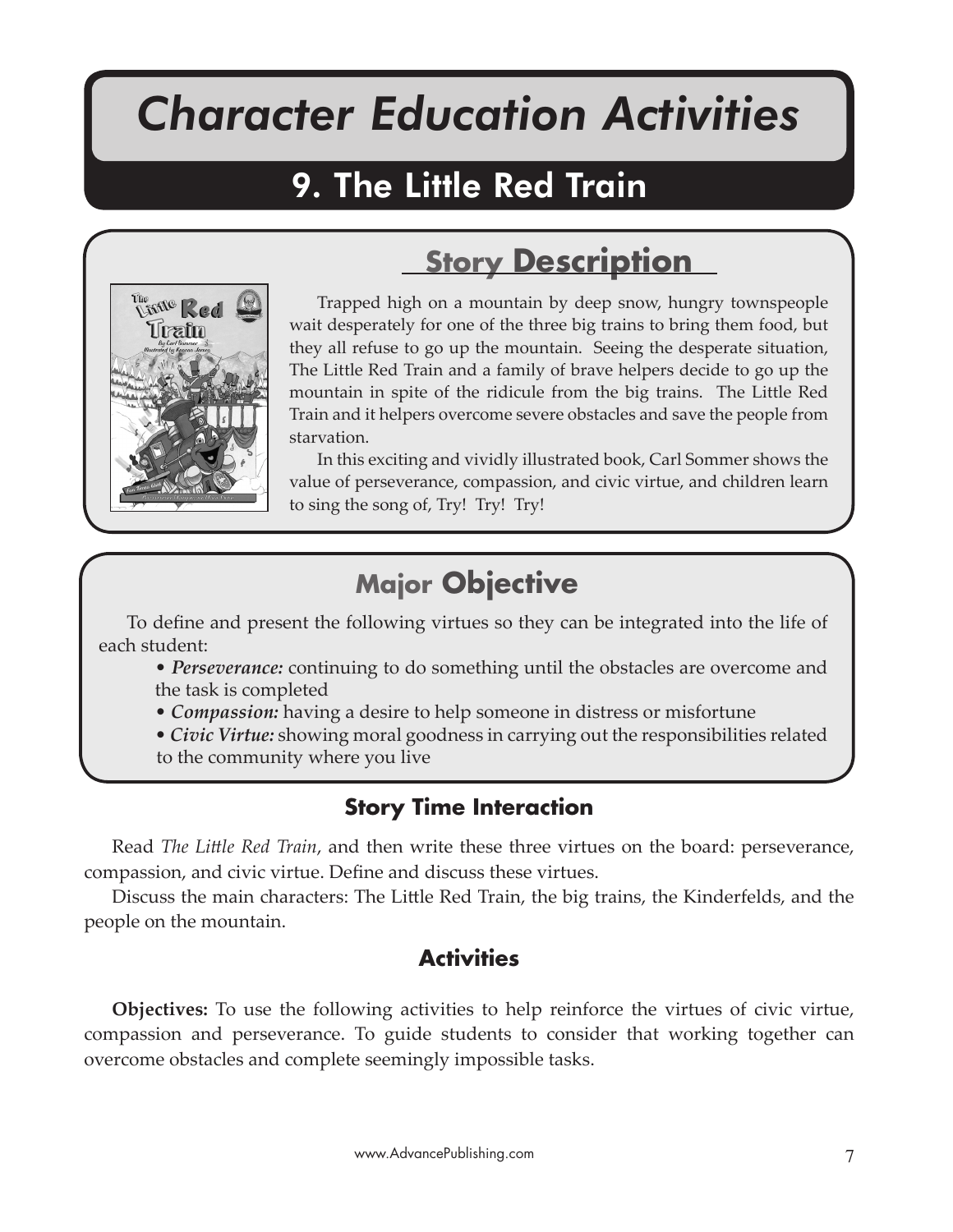#### **We Are a Community**

**Goal:** To help students realize that we are part of the global community

**Lesson:** Define and discuss community. Community: a group of people who have close ties and common interests. Ask students what ties and interests make them a community. Point out that they are a small community (class) within a larger one (school) within yet another (district), etc.

Class–School–District–City–State–Nation–World

Together all of these groups make up an entire world. Each group is important. Similar to a puzzle, if one piece is missing, there is a blank space.

#### **Class Puzzle**

Make a *class puzzle* to show the importance of each one to the whole.

Make a large class sign with grade or name (i.e., Grade Two) and divide each letter into pieces (i.e., 3 pieces per letter is enough for 23 students and the teacher). On the back, mark with the correct letter it matches and an arrow to show which way is up. Give each student a piece of the sign to color and decorate. Then have each student find his or her piece in the appropriate place in the puzzle. Point out that until all the pieces are together, the puzzle is incomplete.

#### **People Helping People**

#### **Social Studies/Map Reading Skills**

**Goal:** To help students understand where they are in relationship to their town or city **Class Discussion:** How people worked together when a disaster came to their town or city

**Step 1: Map:** Find a large map of your local town or city. Locate and mark the school on the map. If it is a city map, highlight other small surrounding towns. If it is a town, highlight various subdivisions and even let the students identify who lives where. Let students share if they have friends or relatives in the area being highlighted.

**Step 2: Define disaster**—something that causes great destruction. Discuss possible disasters that could happen or have happened in the past in their area. Emphasize how people in the community have helped each other to clean up, repair, get money, etc. Also emphasize the various teams who work together to help others, such as police personnel, firefighters, doctors, and hospitals. Explain that they are trained to help in emergencies, but they must also have the help of other members in the community to restore and rebuild the community. Everyone must work together just as The Triumphant Train and the Kinderfelds did.

**Step 3: Make a Bulletin Board:** Put on the bulletin board news clippings and photos of people in various communities working together to overcome obstacles and to rebuild after disasters. These may be from any community in the world.

#### **Discovering the World**

**Goal:** To help students discover how other people live in the world

**Student activity:** Explain to students that in order to get better acquainted with other communities around the world they are going to have a Multicultural Fair. Assign or let students